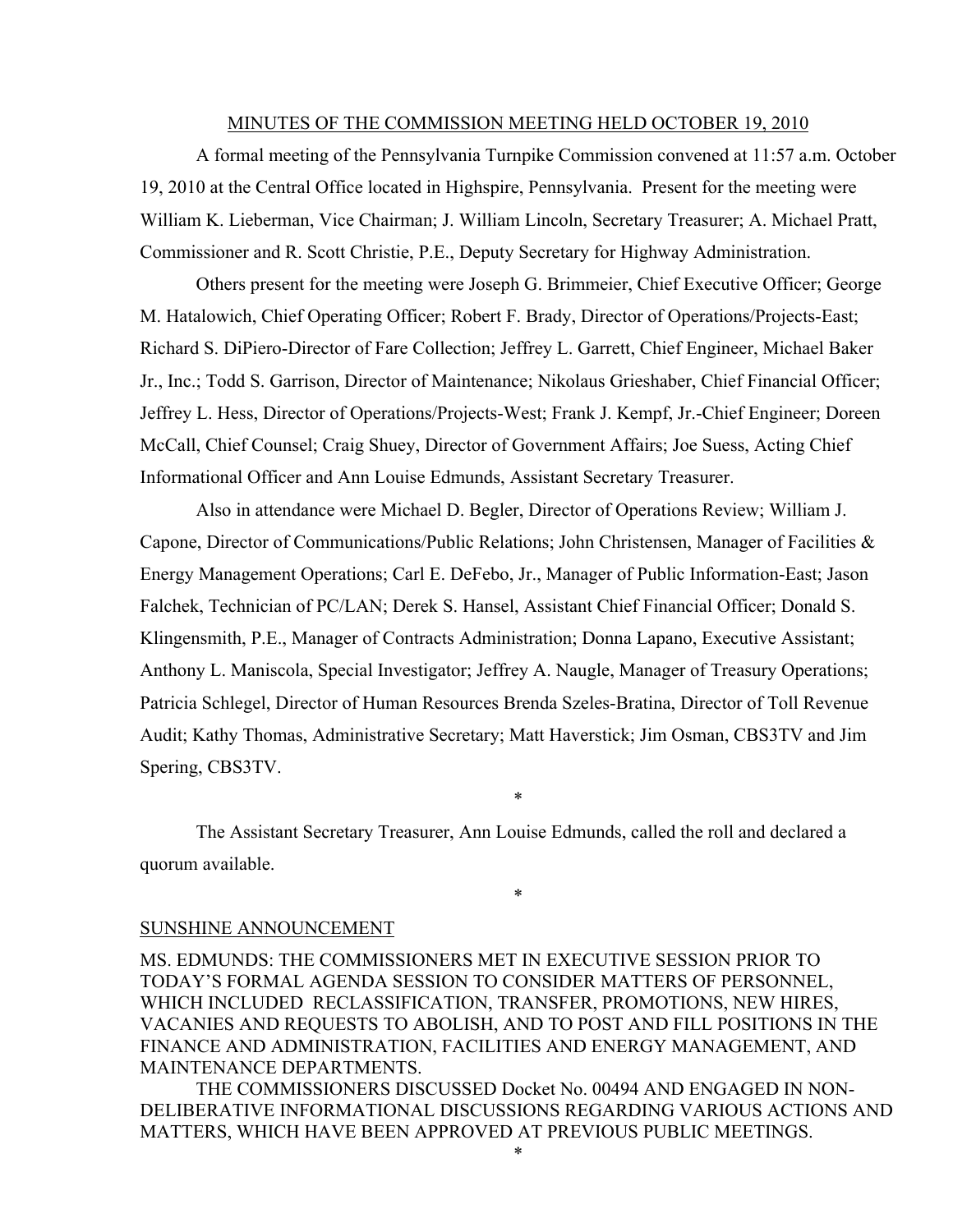### PUBLIC COMMENT

MS. EDMUNDS: THE PUBLIC IS WELCOME AT THIS TIME TO ADDRESS THE COMMISSION REGARDING ITEMS LISTED ON THE AGENDA OR OTHER ITEMS NOT LISTED ON THE AGENDA THAT ARE WITHIN THE COMMISSION'S AUTHORITY OR CONTROL.

IN ORDER TO CONDUCT AN ORDERLY, EFFICIENT, EFFECTIVE AND DIGNIFIED MEETING, ALL PERSONS WISHING TO ADDRESS THE COMMISSION SHOULD HAVE SIGNED IN AND REQUESTED TIME TO SPEAK. IF YOU HAVE NOT DONE SO, YOU ARE INVITED TO DO SO.

AT THIS TIME WE REQUEST ALL VISITORS TO STAND AND INTRODUCE YOURSELF AND YOUR ORGANIZATION.

JIM OSMAN CBS3TV JIM SPEARING CBS3TV

THIS CONCLUDES THE PUBLIC COMMENT SECTION OF THE MEETING.

### MINUTES OF THE MEETING

Motion-That the Minutes of the meeting held October 6, 2010 be approved and filed-was made by Commissioner Lincoln, seconded by Commissioner Pratt; and passed unanimously.

\*

\*

### COMMUNICATIONS

Motion-That the Commission accepts and files the memos received from the Chief Counsel and the Manager of Procurement and Material Management-was made by Commissioner Lincoln, seconded by Commissioner Pratt; and passed unanimously.

\*

\*

### PERSONNEL

Motion-That the Commission approves the Personnel as submitted-was made by Commissioner Pratt, seconded by Commissioner Lincoln; and passed unanimously.

#### NEW BUSINESS

### Reinvestments, Liquidations and Purchase of Securities

Upon the motion by Commissioner Lincoln, seconded by Deputy Secretary Christie, the following Resolution was presented for adoption:

### RESOLUTION

BE IT RESOLVED that The Pennsylvania Turnpike Commission hereby ratifies the action of the Assistance Chief Financial Officer, with the approval of the Chief Executive Officer and the Consulting Engineer, in directing the Trustee to make the foregoing reinvestments, liquidations and purchases; and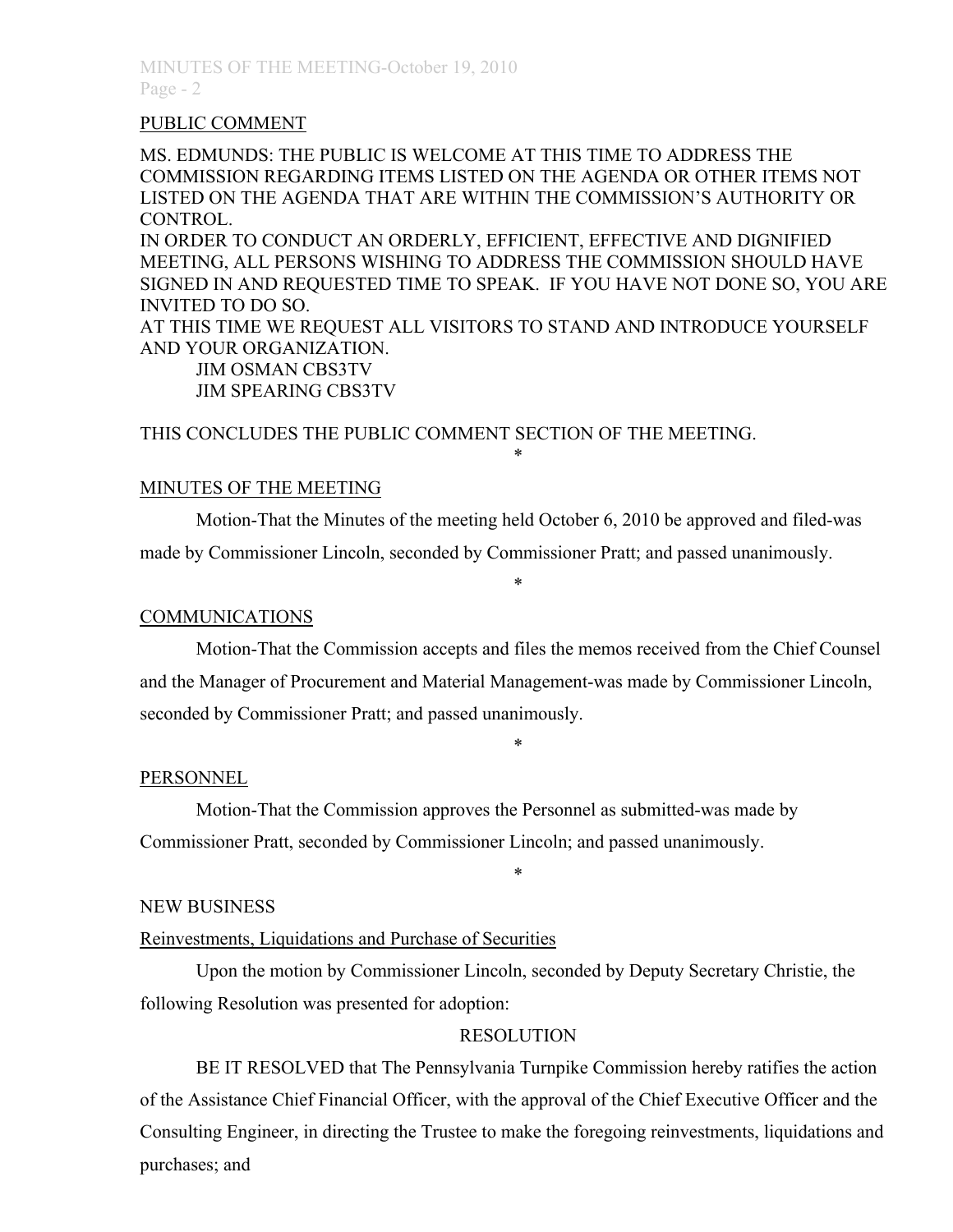BE IT FURTHER RESOLVED that copies of the Resolution certified by the Assistant Secretary Treasurer shall be forwarded to the Trustee as required in Article VI, Section 602 of the 2001 Amended and Restated Trust Indenture.

The following members voted yea: Commissioners Lieberman, Lincoln, Pratt and Deputy Secretary Christie. The motion passed unanimously.

# AGREEMENTS

Motion-That the Commission approves the negotiation and execution of a Work Order, a

\*

Lease, a Supplement and the Agreements for the items listed in memos "a" through "g" and "i" and

 $\mathbf{q}$ ":

- a. Work Order #23 with TransCore for services, labor, materials, equipment, tools, support and other items and incidental work required to design, construct and install the ITMS upgrade for the Fare Collection System; for a not-to-exceed amount of \$489,893.00;
- b. Lease Agreement with FiberTower to permit them to lease space and construct antennas and other related infrastructure on the Commission's monopole at the Irwin Interchange ; FiberTower will pay the Commission a lease rate of \$8,100.00 for the first year, with 3% increases every year after that; the term of the lease will be for a period of five (5) years, plus three (3) 5-year mutual renewal options;
- c. Reimbursement Agreement with Pennsylvania Electric Company (Penelec) to reimburse Penelec the cost to perform the required engineering and facility relocation work necessary for the replacement of Bridge B-504 at MP 108.33 and mainline construction; at a not-toexceed amount of \$79,423.38;
- d. Assignment Agreements with Life Star Ambulance Company to assign the agreement to St. Luke's Emergency Transport and with Elverson Ambulance Association to assign the agreement to Elverson EMS; for the emergency care and emergency medical transportation for motorist and employees using the Pennsylvania Turnpike system;
- e. Supplemental Agreement with Atlas Energy Resources, LLC to reimburse Atlas for various natural gas facility relocations necessary for the construction of the Mon/Fayette Expressway, for an increase of \$6,931.38; increasing the not-to-exceed amount to \$104,931.38;
- f. Settlement Agreement with the Pennsylvania Fish and Boat Commission for the Lehigh Tunnel stormwater management basin; and the issuance of payment in the amount of \$1,000.00;
- g. License Agreement with the Pennsylvania Department of Transportation to permit the Department to place, energize and operate a dynamic message sign at the Fort Washington Toll Plaza;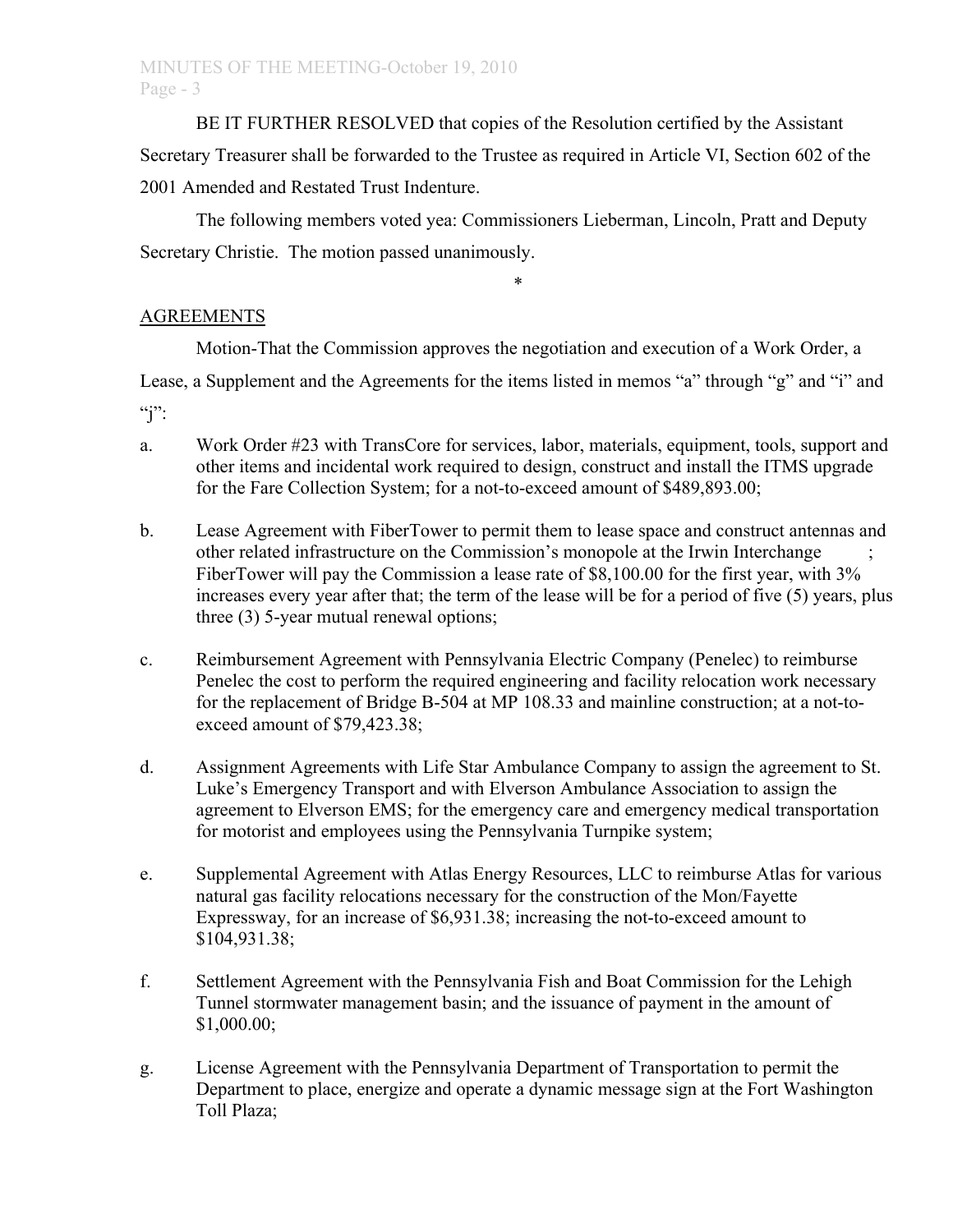i. Two (2) Agreements for open-end drilling to the lowest responsive and responsible bidders listed below, at a not-to-exceed amount of \$600,000.00 each or three (3) years, whichever occurs first:

| Buffalo Drilling Company, Inc. | Mainline MP 0.00 to MP 247.30<br>Greensburg Bypass<br>Beaver Valley Expressway<br>Mon/Fayette Expressway<br>Southern Beltway |
|--------------------------------|------------------------------------------------------------------------------------------------------------------------------|
| TRC Engineers, Inc.            | Mainline MP 247.30 to MP 359.00<br>Northeast Extension                                                                       |

j. Permission to negotiate with The Lane Construction Corporation to perform additional work necessary at the Harrison City maintenance facility; at an additional cost of \$80,000.00.

-was made by Commissioner Lincoln and seconded by Commissioner Pratt.

Motion-That the Commission approves the negotiation and execution of Agreement for the

item listed in memo "h":

h. Agreement with Phoenix Capital Partners for Swap Advisory services;

-was made by Commissioner Lincoln, seconded by Commissioner Pratt; Deputy Secretary Christie abstained.

DEPUTY SECRETARY CHRISTIE: I abstain on this vote.

The motion passed.

\*

# RIGHT-OF-WAY REQUESTS

Motion-That the Commission approves the Right-of-Way Requests for the items listed in

memos "a" and "b"

- a. Authorize settlement of Right-of-Way #6416-J, a partial take parcel, necessary for the total reconstruction project from MP A20.00 to MP A30.00, by issuing settlement payment in the amount of \$2,500.00, payable to Buckley, Brion, McGuire, Morris & Sommer, LLP, Escrow Agent; representing settlement; authorize the appropriate Commission officials to execute the agreement of sale, authorize the payment of additional statutory damages and Section 710 damages as calculated by the Legal Department and approved by the Chief Executive Officer, and payment of the fair market value to the property owners is contingent upon the delivery of an executed full and final release and settlement agreement as approved by the Legal Department;
- b. Authorize settlement of Right-of-Way #7144-A, a total take parcel, necessary for the I-95/I-276 Interchange project, by issuing settlement payment in the amount of \$771,000.00, plus additional statutory damages, including relocation damages and statutory interest, as calculated by the Legal Department and approved by the Chief Executive Officer.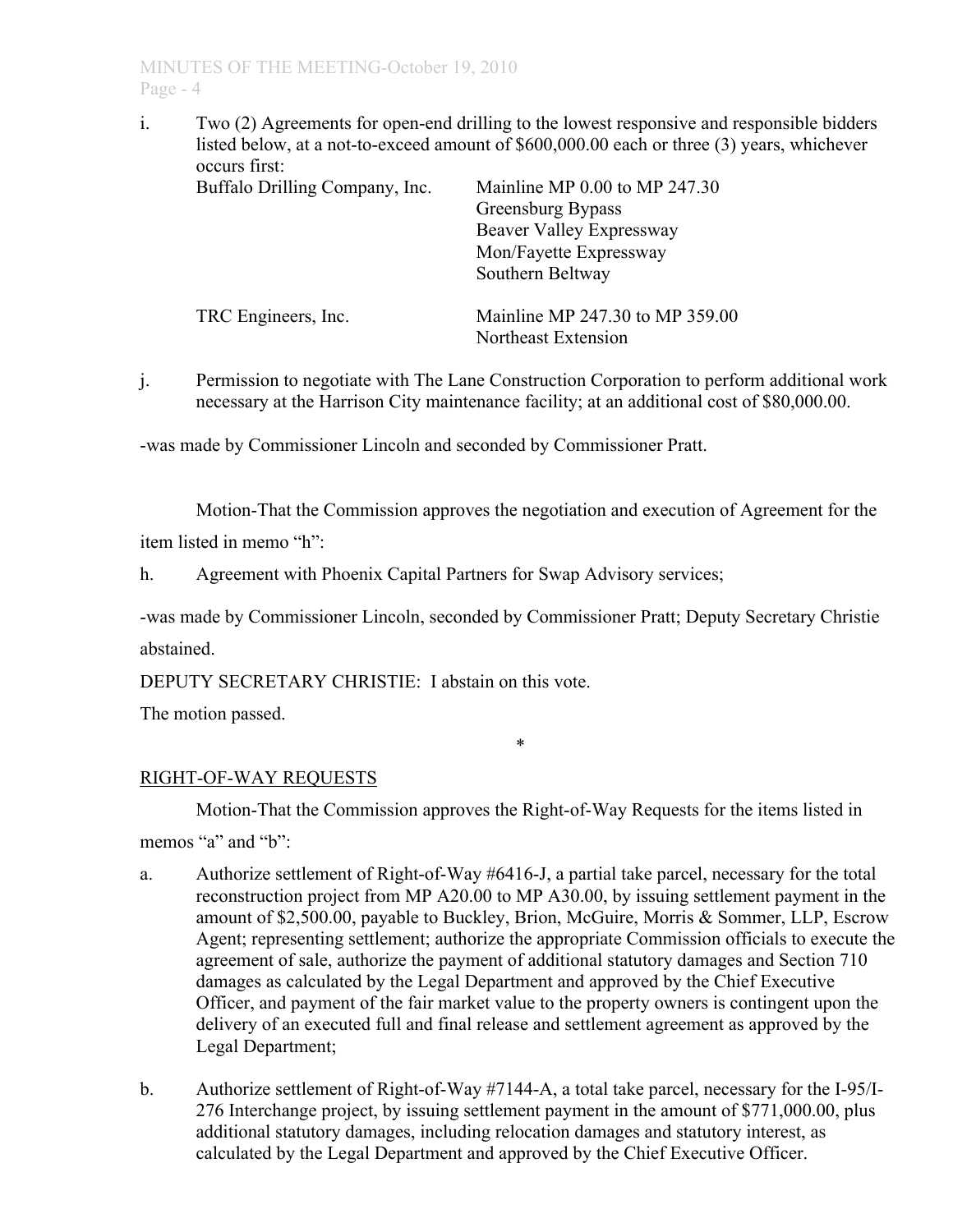# MINUTES OF THE MEETING-October 19, 2010 Page - 5

-was made by Commissioner Lincoln, seconded by Commission Pratt; and passed unanimously.

\*

## ADVERTISING

Motion-That the Commission approves advertising for an Infrastructure Cabling and Communication Systems Installation contractor-was made by Commissioner Lincoln, seconded by Commissioner Pratt; and passed unanimously.

## AWARD OF BIDS AND THE ISSUANCE OF PURCHASE ORDERS

Motion-That the Commission Approves the Award of Bids and the Issuance of Purchase

\*

Orders for the items listed in memos "a" and 'b":

- a. Propane-supply, service and repair from October 1, 2010 through September 30, 2015, to the lowest responsive and responsible bidder, Ferrellgas; at a total award for five years of \$350,000.00;
- b. Plow blades and hardware (October 2010 through September 2011), to the lowest responsive and responsible bidders:

| Chemung Supply Corporation | \$410,000.00 |
|----------------------------|--------------|
| Valk Manufacturing Co.     | 31,000.00    |
| <b>TOTAL AWARD</b>         | \$441,000.00 |

-was made by Commissioner Lincoln, seconded by Commissioner Pratt; and passed unanimously.

# ITEMS ADDED TO THE FORMAL AGENDA

\*

### FINAL SELECTIONS

Motion-That the Commission approves the consultant selection recommendations from the Technical Review Committee and authorizes the negotiation and execution of a contract with the first firm listed for the items in memos "a" through "c":

a. Firm to provide environmental services on an open-end basis system wide; at a not-to-exceed amount of \$750,000.00 or three (3) years, whichever occurs first:

Reference #3-213 Rettew Associates, Inc. BL Companies PA, Inc. A.D. Marble & Company, Inc.

b. Engineering or Construction Management firm to provide open-end construction inspection services between MP 0.00 to MP 247.00 and the Western Expansion projects; at a not-to-exceed amount of \$850,000.00 or two (2) years whichever occurs first: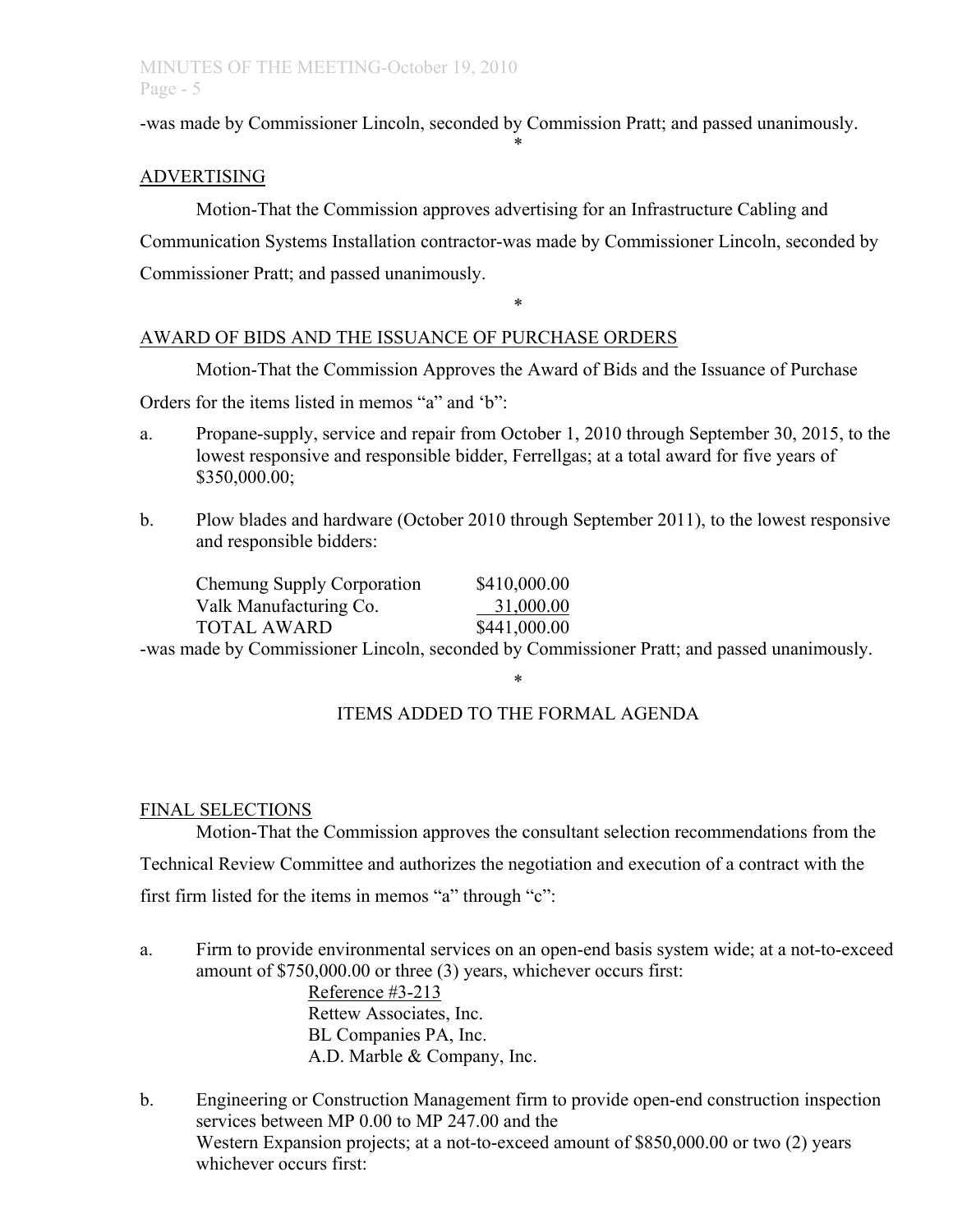Reference #1-151 Navarro & Wright Consulting Engineers, Inc. T.W. Consultants, Inc. CMC Engineering

c. Engineering or a materials testing firm to provide open-end construction materials inspection and testing services between MP 0.00 and MP 200.00 ant the Western Expansion projects; at a not-to-exceed amount of \$850,000.00 or two (2) years whichever occurs first:

> Reference #1-152 Jeff Zell Consultants, Inc. Professional Service Industries, Inc. Solar Testing of PA, LLC

-was made by Commissioner Lincoln, seconded by Deputy Secretary Christie; and passed unanimously.

### POLICY LETTERS

Motion-That the Commission adopts the revision to an existing Policy Letter and a new Policy Letter as listed in memos "a" and "b":

a. Revision to Policy Letter 8.6, Records Management Policy, to approve the revised retention schedule;

\*

b. New Policy Letter 10.3, Purchasing Card Program, to establish policies, procedures and responsibilities for the Commission's purchasing card program.

-was made by Commissioner Lincoln, seconded by Commissioner Pratt; and passed unanimously.

\*

\*

### NEXT MEETING

MS. EDMUNDS: THE NEXT COMMISSION MEETING WILL BE HELD TUESDAY, NOVEMBER 16, 2010.

### ADJOURNMENT

MS. EDMUNDS: COMMISSIONERS, I HAVE NO OTHER ITEMS FOR CONSIDERATION. IF YOU HAVE NOTHING FURTHER, I REQUEST A MOTION FOR ADJOURNMENT.

Motion-That this meeting of The Pennsylvania Turnpike Commission be adjourned at 12:03 p.m.-was made by Commissioner Lincoln, seconded by Deputy Secretary Christie; and passed unanimously.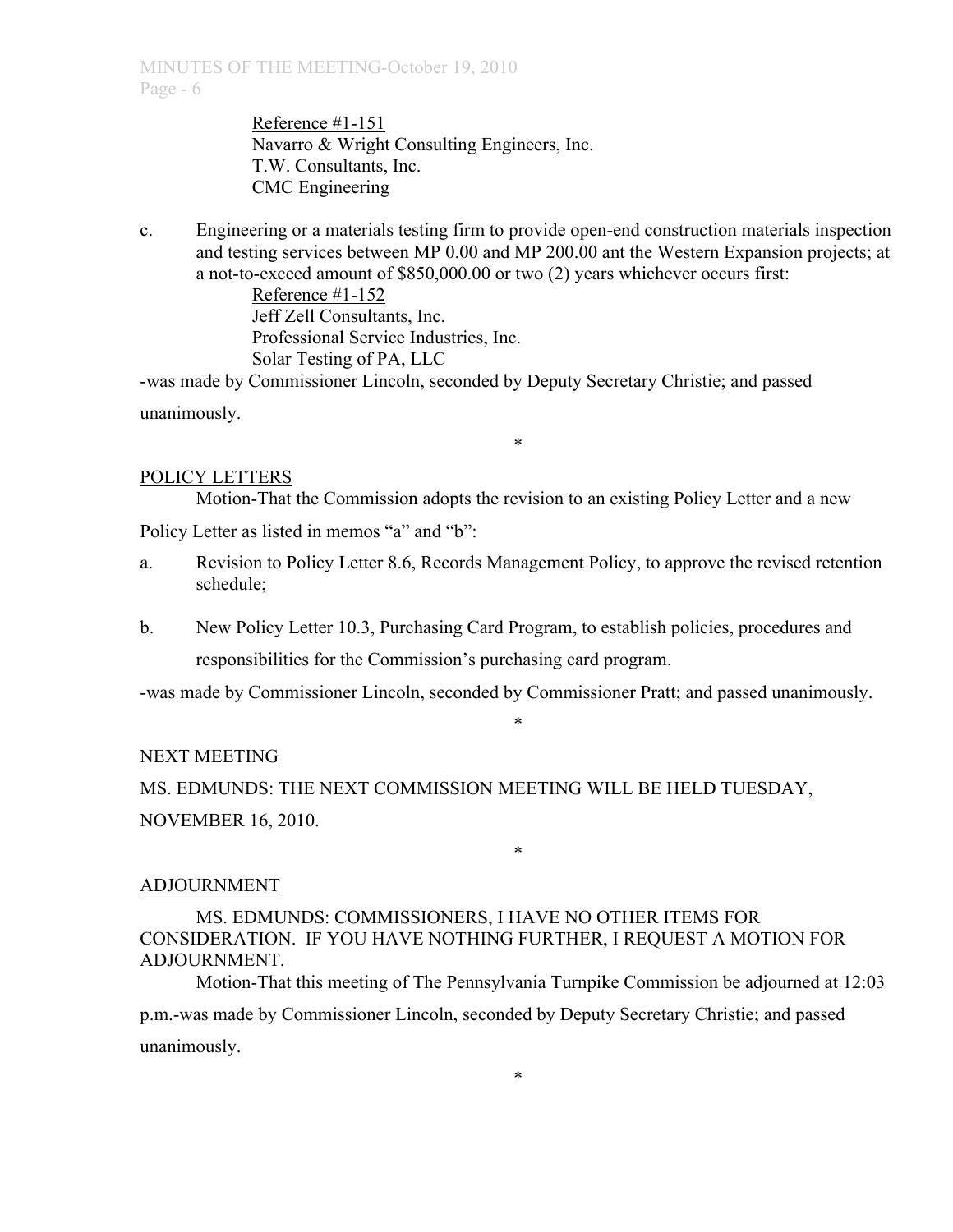# PREPARED BY:

Ann Louise Edmunds Assistant Secretary Treasurer

# 10-19-10 APPROVED BY:

J. William Lincoln Secretary Treasurer